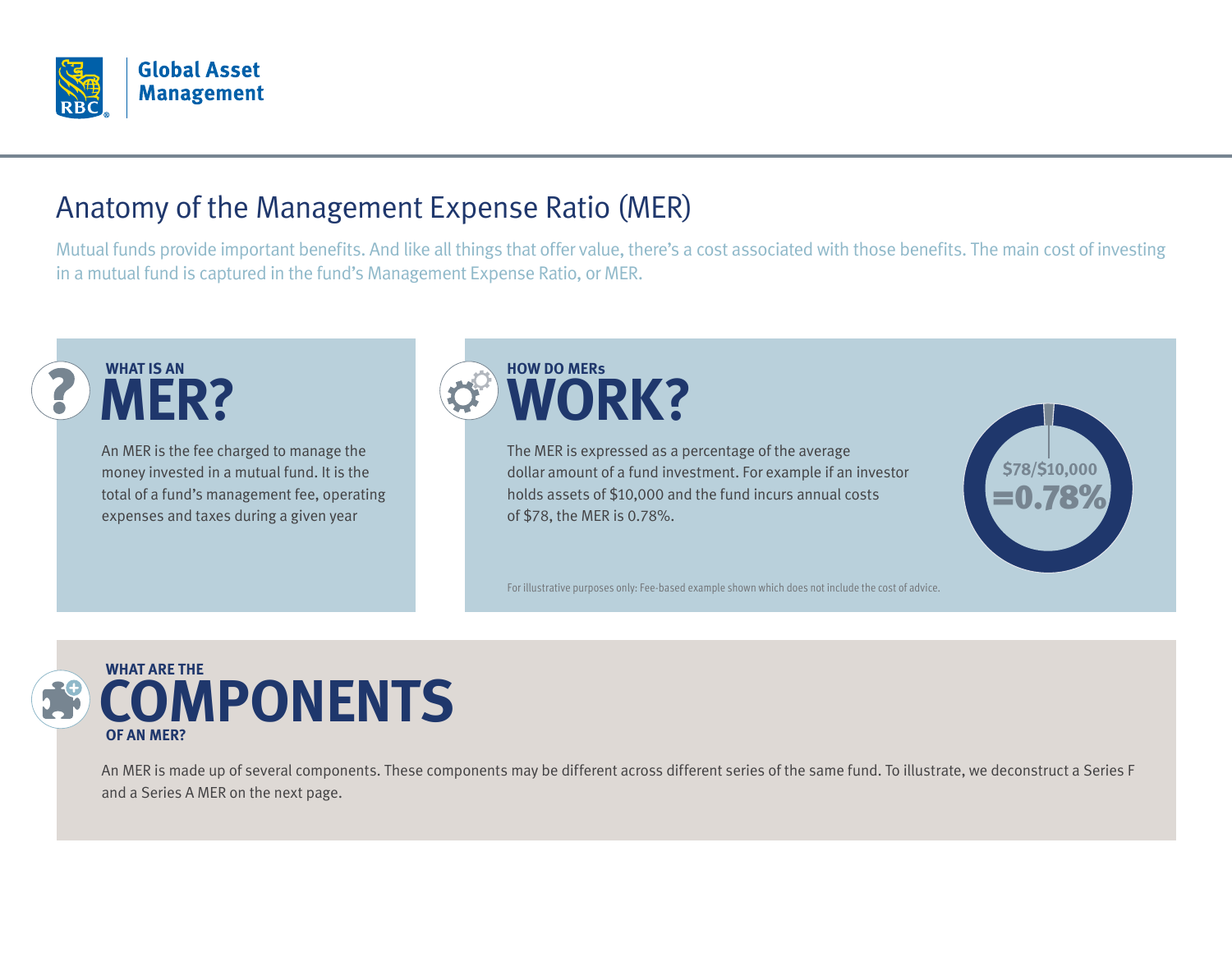#### Embedded advice Series (Series A)

**Series A** mutual funds include atrailing commission paid by the mutual fund company to the investment firm the advisor works for (mutual fund dealer) for ongoing advice, access and service.



### Fee-based Series (Series F)

**Series F** mutual funds are used in fee-based accounts, where the trailing commission is replaced by an account fee. This fee is for advice, access and service, and is charged directly to the investor by the investment firm the advisor works for.

<span id="page-1-1"></span>

<span id="page-1-0"></span>For illustrative purposes only. [\\*](#page-1-1)Account fees are subject to federal and provincial taxes.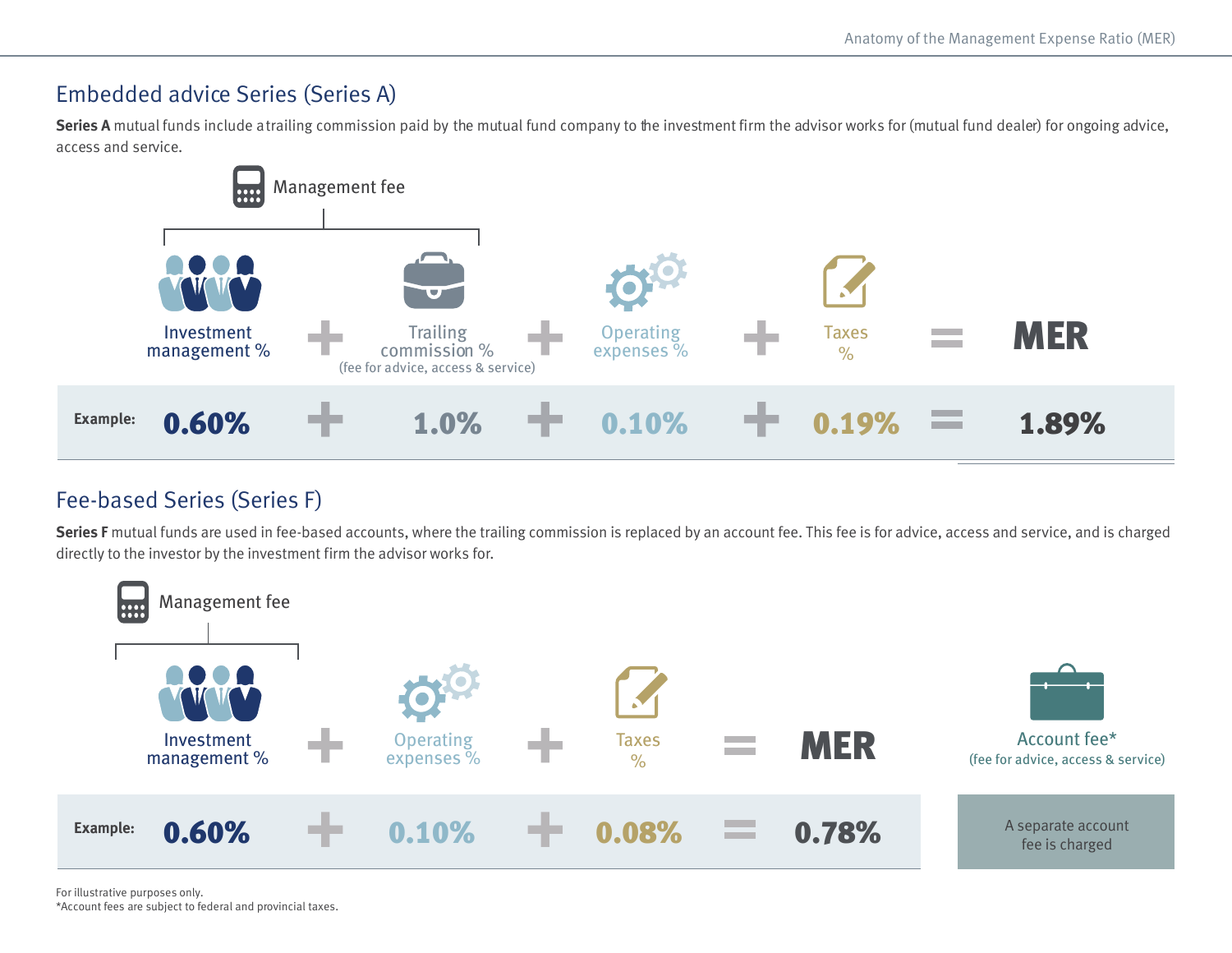<span id="page-2-1"></span>

| <b>HH MANAGEMENT FEE</b>                                                                                                                                                                                                                                                                                                                                                                                                                                                                                                                                                                                                                                                        |                                                                                                                                                                                                                                                                                                                                                                                                                                                                                                                                                                                                                                                                                 | <b>OPERATING EXPENSES</b> (Administrative costs)                                                                                                                                                                                                                                                                                                                                                                                                                                                                                                                                                                                         | <b>TAXES</b>                                                                      |
|---------------------------------------------------------------------------------------------------------------------------------------------------------------------------------------------------------------------------------------------------------------------------------------------------------------------------------------------------------------------------------------------------------------------------------------------------------------------------------------------------------------------------------------------------------------------------------------------------------------------------------------------------------------------------------|---------------------------------------------------------------------------------------------------------------------------------------------------------------------------------------------------------------------------------------------------------------------------------------------------------------------------------------------------------------------------------------------------------------------------------------------------------------------------------------------------------------------------------------------------------------------------------------------------------------------------------------------------------------------------------|------------------------------------------------------------------------------------------------------------------------------------------------------------------------------------------------------------------------------------------------------------------------------------------------------------------------------------------------------------------------------------------------------------------------------------------------------------------------------------------------------------------------------------------------------------------------------------------------------------------------------------------|-----------------------------------------------------------------------------------|
| <b>WWW</b> Investment management                                                                                                                                                                                                                                                                                                                                                                                                                                                                                                                                                                                                                                                | <b>Trailing commission*</b>                                                                                                                                                                                                                                                                                                                                                                                                                                                                                                                                                                                                                                                     |                                                                                                                                                                                                                                                                                                                                                                                                                                                                                                                                                                                                                                          |                                                                                   |
| Pays for professional investment management,<br>fund supervision, operational administration &<br>service support.<br><b>Team</b><br>Access to the advanced skills and specialized<br>education, experience and professional<br>designations of the portfolio manager and their<br>team of analysts (if there is a team to support).<br><b>Tools</b><br>The fund manager and analysts have access<br>to research reports, company executives,<br>competitor information, market data, specialized<br>analysis tools, proprietary tools and other<br>important data.<br><b>Time</b><br>Mutual fund managers and analysts dedicate<br>their professional lives to researching and | There are different ways to access and pay for<br>advice depending on the series you invest in.<br>A trailing commission is paid to the investment<br>dealer organization and financial advisor<br>who sell the fund and provide ongoing financial<br>advice and service to the investor.<br><b>Advice</b><br>The expertise an advisor provides to an<br>investor, including building financial plans,<br>goal-specific planning, tax planning, fund<br>recommendations, portfolio construction and<br>monitoring and rebalancing.<br><b>Access</b><br>The infrastructure required of your advisor's<br>firm to support the distribution, sales &<br>servicing of mutual funds. | Each fund pays an administrative fee that is used<br>to pay for day-to-day expenses including:<br><b>Record keeping fees</b> – financial reports,<br>tax slips and statements.<br>- Accounting and fund valuation costs -<br>tracking flows in and out of a fund, calculating<br>net asset values, purchases and sales of<br>investments and related investment income,<br>gains, losses and operating expenses.<br><b>Custody fees</b> - holding an investor's securities<br>for safekeeping to minimize the risk of theft<br>or loss.<br>• Audit & legal fees.<br><b>Reports and prospectuses</b> $-$ preparation of<br>these reports. | Each fund is required to pay<br>taxes on its management &<br>administration fees. |
| analyzing current and potential holdings for the<br>mutual fund allowing investors to enjoy their<br>time doing something else.                                                                                                                                                                                                                                                                                                                                                                                                                                                                                                                                                 | <b>Service</b><br>Trade confirmations, account opening and closing,<br>issuance of statements & communications and<br>regulatory compliance activities.                                                                                                                                                                                                                                                                                                                                                                                                                                                                                                                         | <b>Filing fees</b> $-$ cost associated with filing reports<br>and prospectuses with regulators.                                                                                                                                                                                                                                                                                                                                                                                                                                                                                                                                          |                                                                                   |

<span id="page-2-0"></span>[\\*](#page-2-1) Please note depending on how you work with your advisor the dealer/ advisor compensation may not be included in the management fees ie. for fee-based accounts the dealer/ advisor compensation is not included in the management fee and is negotiated between the advisor and investor.